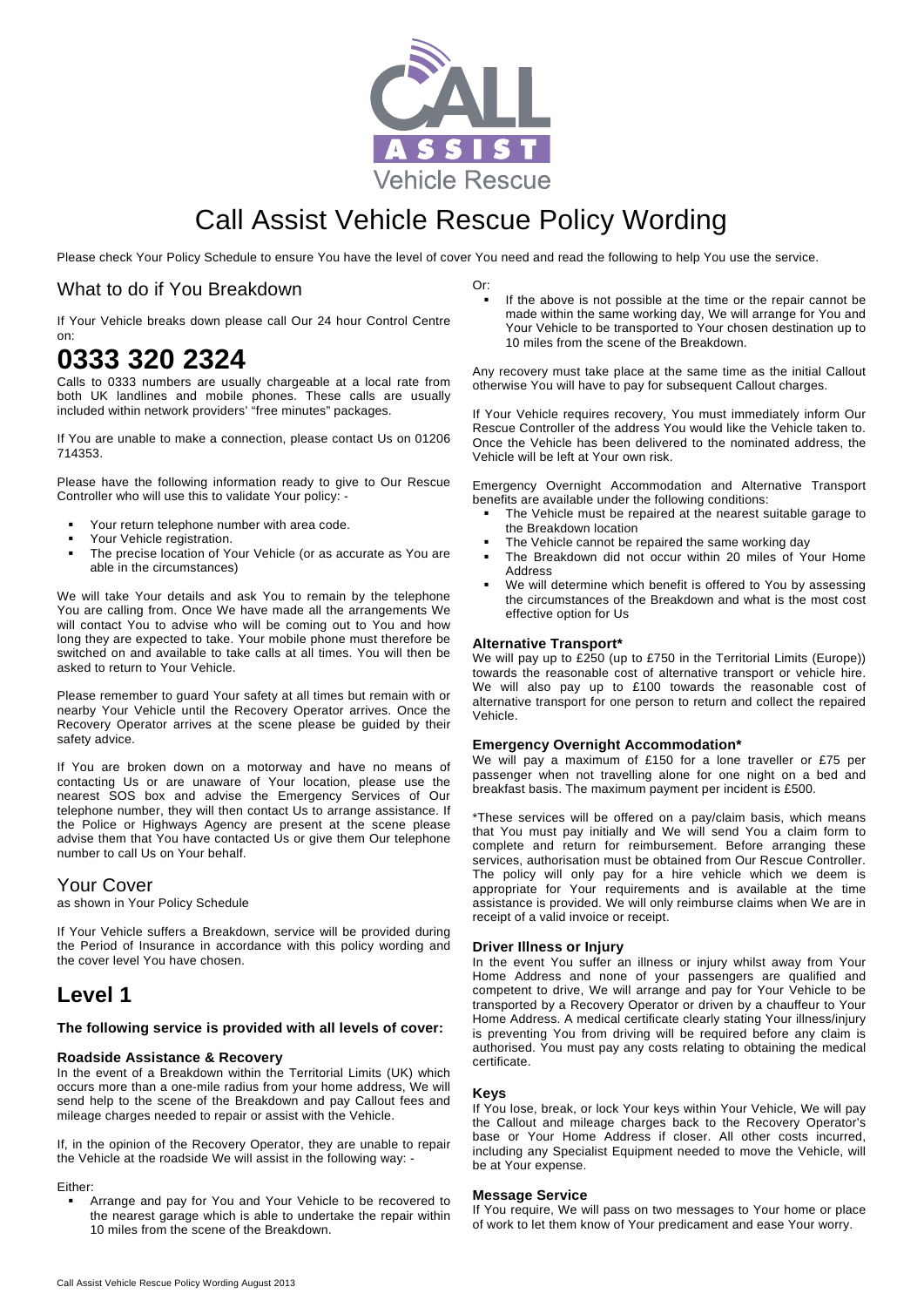# **Level 2**

If You have opted and paid for **Level 2** cover, it includes all of the same benefits as **Level 1** cover, with the addition of Home Assist.

## **Home Assist**

We will send help to Your Home Address or within a one-mile radius of Your Home Address in the event Your Vehicle suffers a Breakdown.

If, in the opinion of the Recovery Operator, they are unable to repair Your Vehicle at the roadside, We will arrange and pay for You and Your Vehicle to be recovered to the nearest garage which is able to undertake the repair.

Any recovery must take place at the same time as the initial Callout otherwise You will have to pay for subsequent Callout charges.

If Your Vehicle requires recovery, You must immediately inform Our Rescue Controller of the address You would like the Vehicle taken to. Once the Vehicle has been delivered to the nominated address, the Vehicle will be left at Your own risk.

## **Level 3**

If You have opted and paid for **Level 3** cover it includes the same benefits as **Level 1** cover, with the addition of Nationwide Recovery.

## **Nationwide Recovery**

If Your Vehicle cannot be repaired within the same working day in accordance with **Level 1** cover, We will arrange for You and Your Vehicle to be transported to Your Home Address, or if You would prefer, Your original destination within the Territorial Limits (UK).

Any recovery must take place at the same time as the initial Callout otherwise You will have to pay for subsequent Callout charges.

If Your Vehicle requires recovery, You must immediately inform Our Rescue Controller of the address You would like the Vehicle taken to. Once the Vehicle has been delivered to the nominated address, the Vehicle will be left at Your own risk.

## **Level 4**

If You have opted and paid for **Level 4** cover, it includes all of the same benefits as **Level 3** cover, with the addition of Home Assist.

## **Level 5**

If You have opted and paid for **Level 5** cover it includes the same benefits as **Level 3** cover with the addition of European Assistance and Departure Cover.

## **European Assistance**

We will provide service in the Territorial Limits (Europe) where the maximum duration of any single Trip does not exceed 90 days. However short term policies (those with a Period of Insurance lasting one month or less) will be limited to a single Trip not exceeding the Period of Insurance.

Please ensure You carry Your V5C registration document and drivers licence with You during Your journey. Due to local regulations and customs, You may be required to provide copies of Your V5C registration document and/or drivers licence. You will be held liable for any costs incurred if copies of Your V5C registration document and/or drivers licence are not immediately available.

Regulations are different when You Breakdown in Europe and help may take longer in arriving. We will require detailed information from You regarding the location of Your Vehicle. We will need to know if You are on an outward or inward journey and details of Your booking arrangements. When We have all the required information We will liaise with Our European network. You will be kept updated and therefore, You will be asked to remain at the telephone number You called from.

If You have broken down on a European motorway or major public road, We are generally unable to assist You and You will often need to obtain assistance via the SOS phones. The local services will tow You to a place of safety and You will be required to pay for the service immediately. You can then contact Us for further assistance. We will pay a maximum of £150.00 towards reimbursement of the costs, but We will only reimburse claims when We are in receipt of a valid invoice/receipt. Payment will be made in accordance with the exchange rate on the date of the claim.

If You have broken down in a European Country during a Public Holiday, many services will be closed during the Holiday period. In these circumstances, You must allow Us time to assist You and effect a repair to Your Vehicle. We will not be held liable for any delays in reaching Your destination.

**For assistance in Europe, please call Us on:** 

# **00 44 1206 714353**

We will send help to the scene of the Breakdown within the Territorial Limits (Europe) and arrange to pay Callout fees and mileage charges needed to repair or assist with the Vehicle.

If, in the opinion of the Recovery Operator, they are unable to repair the Vehicle at the roadside We will assist in the following way: -

- Arrange and pay for You and Your Vehicle to be recovered to the nearest garage able to undertake the repair.
- Where it is more efficient and cost effective to do so, We will pay up to £600 for the shipping of replacement parts from the Territorial Limits (UK) to the repairing garage within the Territorial Limits (Europe). You will be responsible for the cost of the spare parts and We will only organise shipping once You have confirmed the spare parts have been paid for. Although We will endeavour to source the required spare parts for You, We can make no guarantee the parts will be immediately available to Us.
- **If the Vehicle cannot be repaired within 48 hours or by Your** intended return, whichever is later, We will arrange for You and Your Vehicle to be transported either to Your Home Address, or if You would prefer, Your original destination within the Territorial Limits (Europe). During this period We will pay for the costs of alternative accommodation and alternative transport up to the value of £750 (to be agreed and authorised with Our Rescue Controllers).

## **Departure Cover**

In the event of a Breakdown within the Territorial Limits (UK) which occurs no more than seven days prior to a pre-booked Trip to the Territorial Limits (Europe), then providing Your Vehicle cannot be repaired by your intended departure and We were immediately notified of the Breakdown, We will reimburse up to £750 towards one of the following:

- The rental of a group C hire vehicle for the purpose of carrying out Your original Trip within the Territorial Limits (Europe).
- The cost of rebooking Your original sea crossing to the nearest available date once Your Vehicle has been repaired.

Before arranging these services, authorisation must be obtained from Our Rescue Controller. No cover will apply if You do not evidence the duration of Your planned Trip was for less than 90 days. We will only reimburse claims when We are in receipt of a valid receipt for the hire vehicle and/or rebooked sea crossing tickets, together with copies of Your original sea crossings and evidence from a Suitable Garage detailing the repairs made to Your Vehicle.

Departure Cover does not apply for any Breakdown occurring within 10 days of You purchasing this policy or in the event the imminent or actual Breakdown of Your Vehicle is discovered during an MOT or service carried out 10 days prior to Your intended departure.

## **Level 6**

If You have opted and paid for **Level 6** cover, it includes all of the same benefits as **Level 5** cover, with the addition of Home Assist.

## General Notes

## **Uninsured Service**

We can provide assistance for faults that are not covered under this insurance policy. All costs (including an administration fee) must be paid for immediately by credit or debit card.

## **Change of Vehicle**

Our policy only covers the Vehicle registered on Our database, therefore any change must be notified immediately by contacting the organisation You purchased this policy from. Please provide Your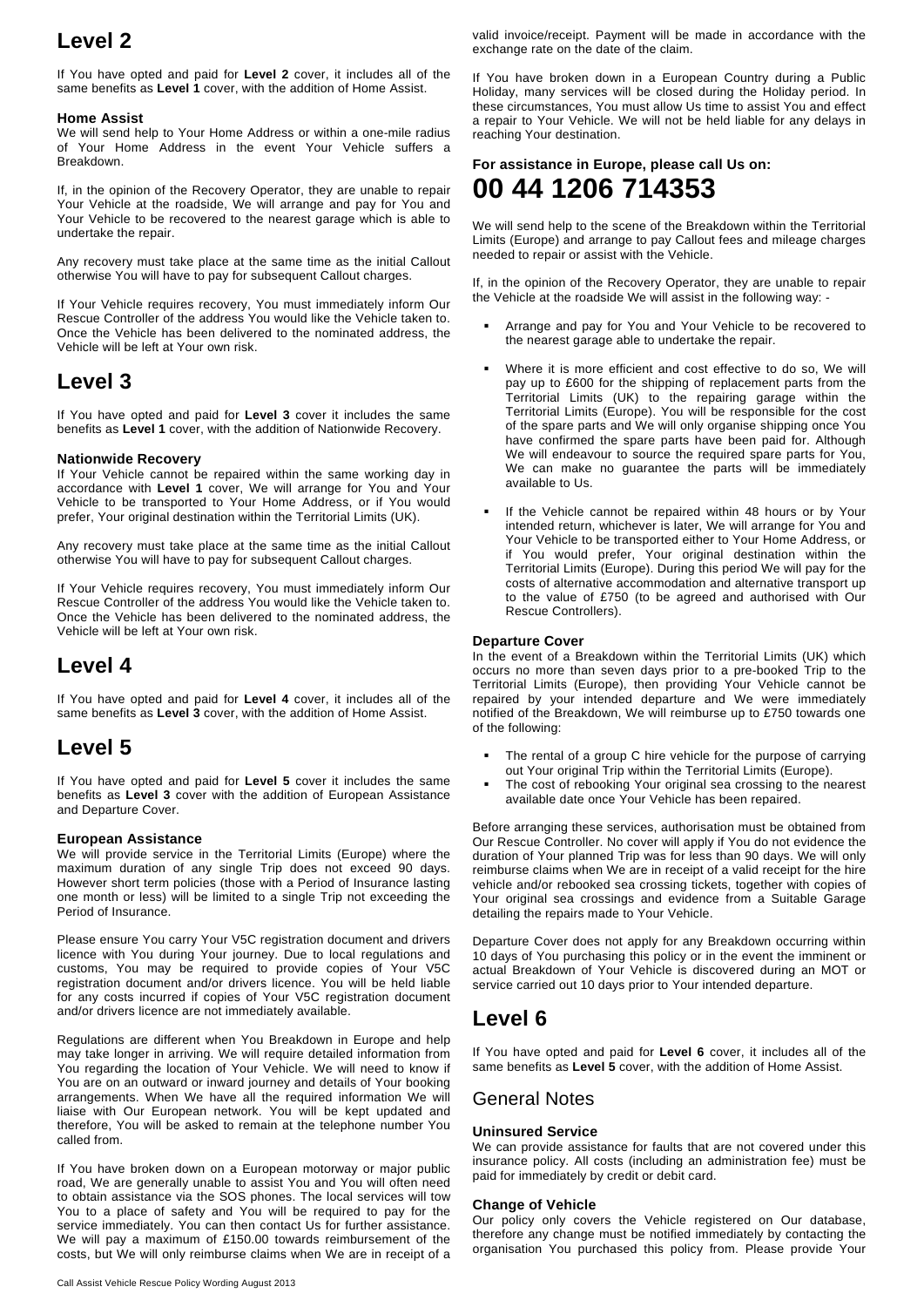policy number, the new registration, make, model and colour of Your Vehicle and the date You wish to make the change. If You do not notify Us of the new Vehicle details, We may not be able to supply You with a service.

## **Governing Law**

English Law governs this insurance.

## **Language**

We have chosen to use the English language in all documents and communication relating to this policy.

## **Measurements**

A Home Assist is calculated using a straight line from the Home Address to the location of the Breakdown. All other measurements are calculated using driving distances.

#### **Garage Repairs**

Any repairs undertaken by the Recovery Operators at their premises are provided under a separate contract, which is between You and the Recovery Operator.

## **Multiple Vehicle Policies**

Multiple Vehicle policies must be registered to one address within the Territorial Limits (UK).

## **Definitions**

## **Accident**

A collision immediately rendering the Vehicle immobile or unsafe to drive.

#### **Breakdown**

An electrical or mechanical failure, lack of fuel, Accident, vandalism, fire, theft, or attempted theft to the Vehicle, which immediately renders the Vehicle immobilised.

#### **Callout**

The deployment of a Recovery Operator to Your Vehicle.

#### **Home Address**

The last known address recorded on Our system where Your Vehicle is ordinarily kept.

#### **Period of Insurance**

The duration of this policy as indicated on Your Policy Schedule for a period not exceeding twelve months.

#### **Recovery Operator**

The independent technician Call Assist appoints to attend Your Breakdown.

## **Rescue Controller**

The telephone Operator employed by Call Assist Ltd.

#### **Specialist Equipment**

Non-standard apparatus or recovery vehicles which in the opinion of the Recovery Operator are required to recover the Vehicle. Specialist Equipment includes but is not limited to winching, skates, sliders, dolly wheels, donor wheels and a crane lift.

#### **Suitable Garage**

Any appropriately qualified mechanic or garage which is suitable for the type of repair required and where the remedial work undertaken can be evidenced in writing.

## **Territorial Limits (Europe)**

Albania, Andorra, Austria, Balearics, Belarus, Belgium, Bosnia and Herzegovina, Bulgaria, Canary Isles, Corsica, Croatia, Cyprus, Czech Republic, Denmark, Estonia, Finland, France, Germany, Gibraltar, Greece, Guernsey (for non-residents), Hungary, Italy, Jersey (for non-residents), Latvia, Liechtenstein, Lithuania, Luxembourg, Macedonia, Malta, Moldova, Monaco, Montenegro, Morocco, Netherlands, Norway, Poland, Portugal, Republic of Ireland, Romania, San Marino, Sardinia, Serbia, Sicily, Slovak Republic, Slovenia, Spain, Sweden, Switzerland, Turkey (West of Bosphorus) and Vatican City.

## **Territorial Limits (UK)**

Great Britain and Northern Ireland, the Isle of Man, and (for residents only) Jersey and Guernsey.

## **Trip**

Commences from the date of Your departure from the Territorial Limits (UK) and ceases upon Your return to the Territorial Limits (UK) for a period not exceeding 90 days.

## **Us, We, Our**  Call Assist Ltd.

## **Vehicle**

The Vehicle(s) listed on Your Policy Schedule at the time of the Breakdown including any towed caravan or trailer of a proprietary make.

## **You, Your**

The person named as the policyholder in the Policy Schedule or the driver of the Vehicle, together with all non-fare paying passengers travelling legally with the vehicle at the time of the Breakdown.

## Exclusions

applying to all sections unless otherwise stated

This insurance does not cover the following: -

- Any caravan/trailer where the total length of the caravan/trailer exceeds 7 metres/23 feet (not including the length of the Aframe and hitch) and where it is not attached to the Vehicle with a standard towing hitch.
- 2. Service where glass or windscreens have been damaged.
- 3. Vehicles that are not secure or have faults with electric windows, sun roofs or locks not working, unless the fault occurs during the course of a journey and Your safety is compromised.
- 4. Breakdowns caused by failure to maintain the Vehicle in a roadworthy condition including maintenance or proper levels of oil and water.
- 5. Costs incurred in addition to a standard Callout where service cannot be undertaken at the roadside because the Vehicle is not carrying a serviceable spare wheel, an aerosol repair kit, appropriate jack, or the locking mechanisms for the wheels are not immediately available to remove the wheels. This exclusion does not apply to motorcycles or scooters.
- 6. Any request for service if the Vehicle cannot be reached or is immobilised due to snow, mud, sand or flood or where the Vehicle is not accessible or cannot be transported safely and legally using a standard transporter.
- 7. Overloading of the Vehicle or carrying more passengers than it is designed to carry.
- 8. Any subsequent Callouts for any symptoms related to a claim which has been made within the last 28 days, unless Your Vehicle has been fully repaired at a Suitable Garage, declared fit to drive by the Recovery Operator or is in transit to a prebooked appointment at a Suitable Garage.
- 9. The recovery of You and Your Vehicle if repairs can be carried out at or near the scene of the Breakdown within the same working day. If recovery takes effect We will only recover to one address in respect of any one Breakdown.
- 10. Any Vehicle which is not listed on Your Policy Schedule as being eligible for Breakdown cover with Us.
- 11. Any request for service if the Vehicle is being used for motor racing, rallies, rental, hire, courier services or any contest or speed trial or practice for any of these activities.
- 12. Any Vehicle used for public or private hire unless '(Taxi/Private Hire)' is indicated on the Policy Schedule.
- 13. Minibuses with more than 16 seats, horseboxes, or limousines.
- 14. Assistance if the Vehicle is deemed to be illegal, untaxed, without a current valid MOT certificate, uninsured, unroadworthy or dangerous to transport.
- 15. The cost of any parts, components or materials used to repair the Vehicle.
- 16. Repair and labour costs other than one hour roadside labour at the scene.
- The use of Specialist Equipment occasionally required because the Vehicle is not between the kerbs, it has modifications, or nearby obstructions are impeding the usual method of recovery.
- 18. The cost of draining or removing contaminated fuel.
- 19. Storage charges.
- 20. Any claim within 24 hours of the time the policy is purchased.
- 21. Any Breakdown that occurred before the policy commenced,
- the Vehicle was placed on cover, or before the policy was upgraded. 22. More than six Callouts in any one Period of Insurance.
- 
- 23. Claims totalling more than £15,000 in any one Period of Insurance.
- 24. Any costs or expenses not authorised by Our Rescue Controllers.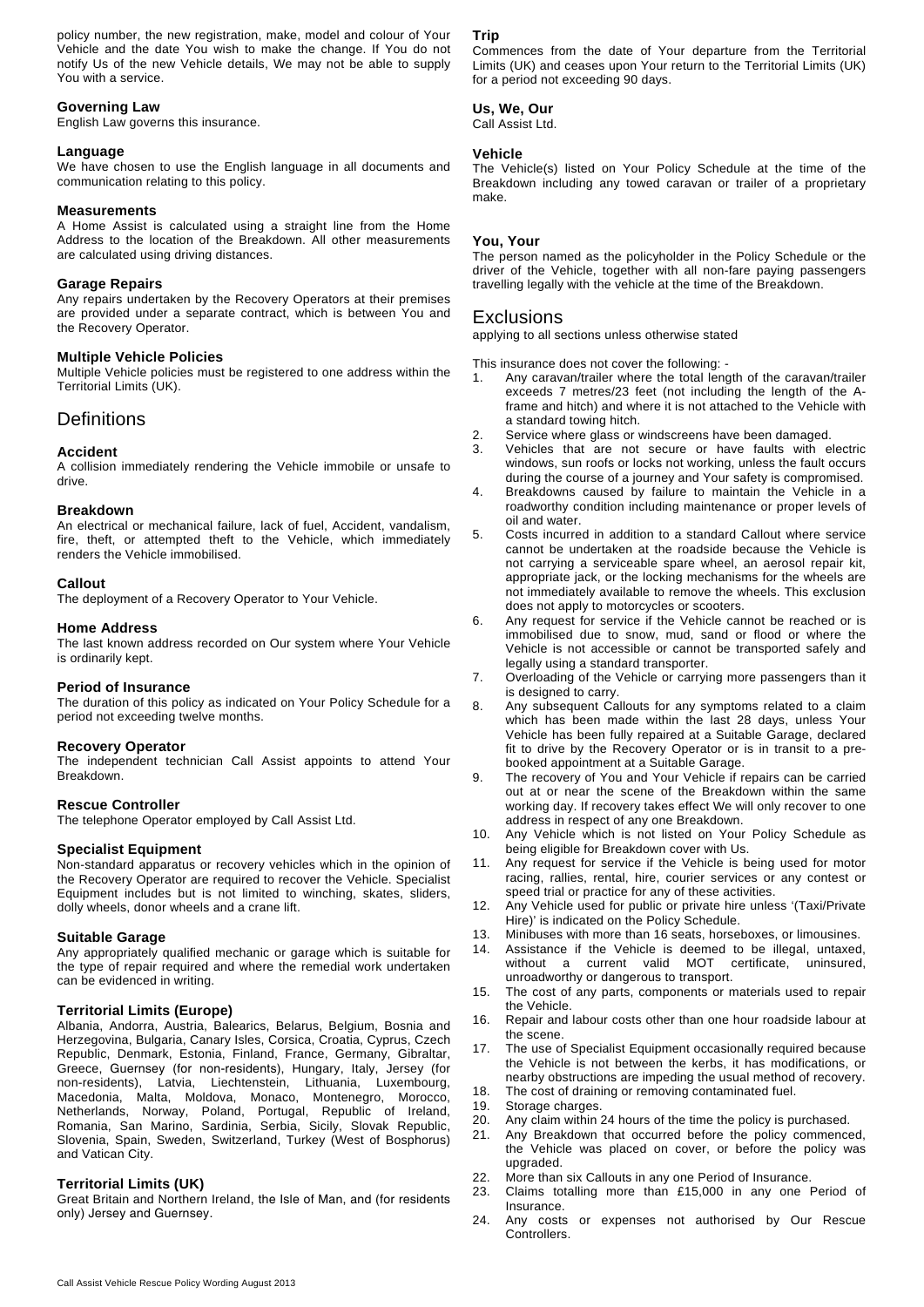- 25. The cost of food (other than breakfast when overnight accommodation is provided), drinks, telephone calls or other incidentals.
- 26. Claims not notified and authorised prior to expenses being incurred.
- 27. The charges of any other company (including Police recovery) other than the Recovery Operator, a vehicle rental agency or accommodation charges which have been authorised by Us.
- 28. Any charges where You, having contacted Us, effect recovery or repairs by other means unless We have agreed to reimburse You.
- 29. Any cost that would have been incurred if no claim had arisen.
- 30. Any false or fraudulent claims.
- 31. The cost of alternative transport other than to Your destination and a return trip to collect Your repaired Vehicle.
- 32. The cost of fuel, oil or insurance for a hire vehicle.
- 33. Overnight accommodation or vehicle hire charges if repairs can be carried out at or near the scene of the Breakdown within the same working day.
- 34. Recovery of the Vehicle or Your transport costs to return the Vehicle to Your Home Address once it has been inspected or repaired.
- 35. Any damage or loss to Your Vehicle or its contents and any injury to You or any third party caused by Us or the Recovery Operator. It is Your responsibility to ensure personal possessions are removed from the Vehicle prior to Your Vehicle being recovered.
- 36. We will not pay for any losses that are not directly covered by the terms and conditions of this policy. For example, We will not pay for You to collect Your Vehicle from a repairer or for any time that has to be taken off work because of a Breakdown.
- 37. Failure to comply with requests by Us or the Recovery Operator concerning the assistance being provided.
- 38. A request for service following any intentional or wilful damage caused by You to Your Vehicle.
- 39. Fines and penalties imposed by courts.
- 40. Any cost recoverable under any other insurance policy that You may have.
- 41. Direct or indirect loss, damage or liability caused by, contributed to or arising from:
	- a) Ionising radiation or contamination by radioactivity from an irradiated nuclear fuel or from nuclear waste from the combustion of nuclear fuel.
	- b) The radioactive, toxic, explosive or other hazardous properties of any nuclear assembly or nuclear component thereof.
	- c) Any results of war, invasion, act of foreign enemy, hostilities (whether war be declared or not), civil war, rebellion, revolution, military or usurped power.
- 42. Any cover which is not specifically detailed within this policy.

## **Additional exclusions applying to the European Assistance**

- 1. The cost of recovery from a European motorway exceeding £150.00.
- 2. Repatriation to the UK within 48 hours of the original Breakdown, regardless of ferry or tunnel bookings for the homebound journey or pre arranged appointments You have made within the UK.
- 3. Repatriation if the Vehicle can be repaired but You do not have adequate funds for the repair.
- 4. Any Trip which was planned to or subsequently finishes outside the Period of Insurance.
- 5. Any Trip which is planned to or subsequently exceeds 90 days.

## General Conditions

applying to all sections

- 1. The driver of the Vehicle must remain with or nearby the Vehicle until help arrives.
- 2. If a Callout is cancelled by You and a Recovery Operator has already been dispatched, You will lose a Callout from Your policy. We recommend You to wait for assistance to ensure the Vehicle is functioning correctly. If You do not wait for assistance and the Vehicle breaks down again within 12 hours, You will be charged for the second and any subsequent Callouts.
- 3. We reserve the right to charge You for any costs incurred as a result of incorrect location details being provided.
- 4. We have the right to refuse to provide the service if You are being obstructive in allowing Us to provide the most appropriate assistance or are abusive to Our Rescue Controllers or the Recovery Operator.
- 5. Your Vehicle must be registered to and ordinarily kept at an address within the Territorial Limits (UK).
- 6. Vehicles must be located within the Territorial Limits (UK) when cover is purchased and commences.
- 7. We can request proof of outbound and inbound travel dates.
- 8. If in Our opinion the Vehicle is beyond economical repair or the cost of the claim is likely to exceed the market value of the Vehicle in its current condition following the Breakdown, We have the option to pay You the market value of the Vehicle in its current condition and pay Your transportation costs to Your Home Address. It will be Your responsibility to apply for a Certificate of Destruction or other such document and You will be required to pay for any storage costs whilst this is obtained. If You would prefer the Vehicle to be transported to Your Home Address or original destination, this can be arranged but You will need to pay any costs which exceed the market value of the Vehicle in its current condition.
- 9. We will only pay ferry and toll fees within the confines of the Territorial Limits (UK).
- 10. We must be advised immediately at the time of contacting Us for assistance, if Your Vehicle is fitted with alloy wheels. If We are not advised and We are unable to provide the service promptly or efficiently through the agent who will be assisting You, You will be charged for any additional costs incurred.
- 11. If We are able to repair Your Vehicle at the roadside, You must accept the assistance being provided and immediately pay for any parts supplied and fitted by debit or credit card.
- 12. The repair must be carried out if the Vehicle is recovered to a Suitable Garage and the Suitable Garage can repair the Vehicle within the terms stated. You must have adequate funds to pay for the repair immediately. If You do not have funds available, any further service related to the claim will be denied.
- 13. In the event You use the service and the claim is subsequently found not to be covered by the policy You have purchased, We reserve the right to reclaim any monies from You in order to pay for the uninsured service.
- 14. We may decline service if You have an outstanding debt with Us.
- 15. If You have a right of action against a third party, You shall cooperate with Us to recover any costs incurred by Us. If You are covered by any other insurance policy for any costs incurred by Us, You will need to claim these costs and reimburse Us. We reserve the right to claim back any costs that are recoverable through a third party.
- 16. Recovery Operators comply with laws and regulations limiting the number of hours they can drive for. Regular breaks and 'changeovers' may be required when transporting Your Vehicle.
- The transportation of livestock (including dogs) will be at the discretion of the Recovery Operator. We will endeavour to help arrange alternative transport but You will need to pay for this service immediately by credit or debit card.
- 18. Regardless of circumstances, We will not be held liable for any costs incurred if You are unable to make a telephone connection to any numbers provided.
- 19. The policy is not transferable.
- 20. If, in Our opinion, the Vehicle is found to be unroadworthy due to lack of maintenance, unless servicing records can be provided, We may terminate Your policy immediately notifying You, by letter to Your Home Address, of what action We have taken.
- 21. We will provide cover if
	- a) You have met all the terms and conditions within this insurance.
	- b) The information provided to Us, as far as You are aware, is correct.

Should You wish to contact Us, We can be contacted by:

- Mail: Customer Services, c/o Call Assist Ltd, Axis Court, North Station Road, Colchester, CO1 1UX
- Email: enquiries@call-assist.co.uk
- Facsimile: 01206 364268

## Cancellation Rights

If We have reason to believe this policy is not being used in the spirit it was designed for or it becomes apparent there is a breakdown in the relationship between Us and You, We may cancel the policy by sending 7 days notice to Your Home Address. In such situations, providing no claim has been made, We will refund the unexpired portion of Your premium.

This policy has a cooling off period of 14 days from the time You receive this information. If You do not wish to continue with the insurance, We will provide a refund of premium paid, providing no claim has been made.

You may cancel Your policy after the 14 day cooling off period but no refund of premium is available.